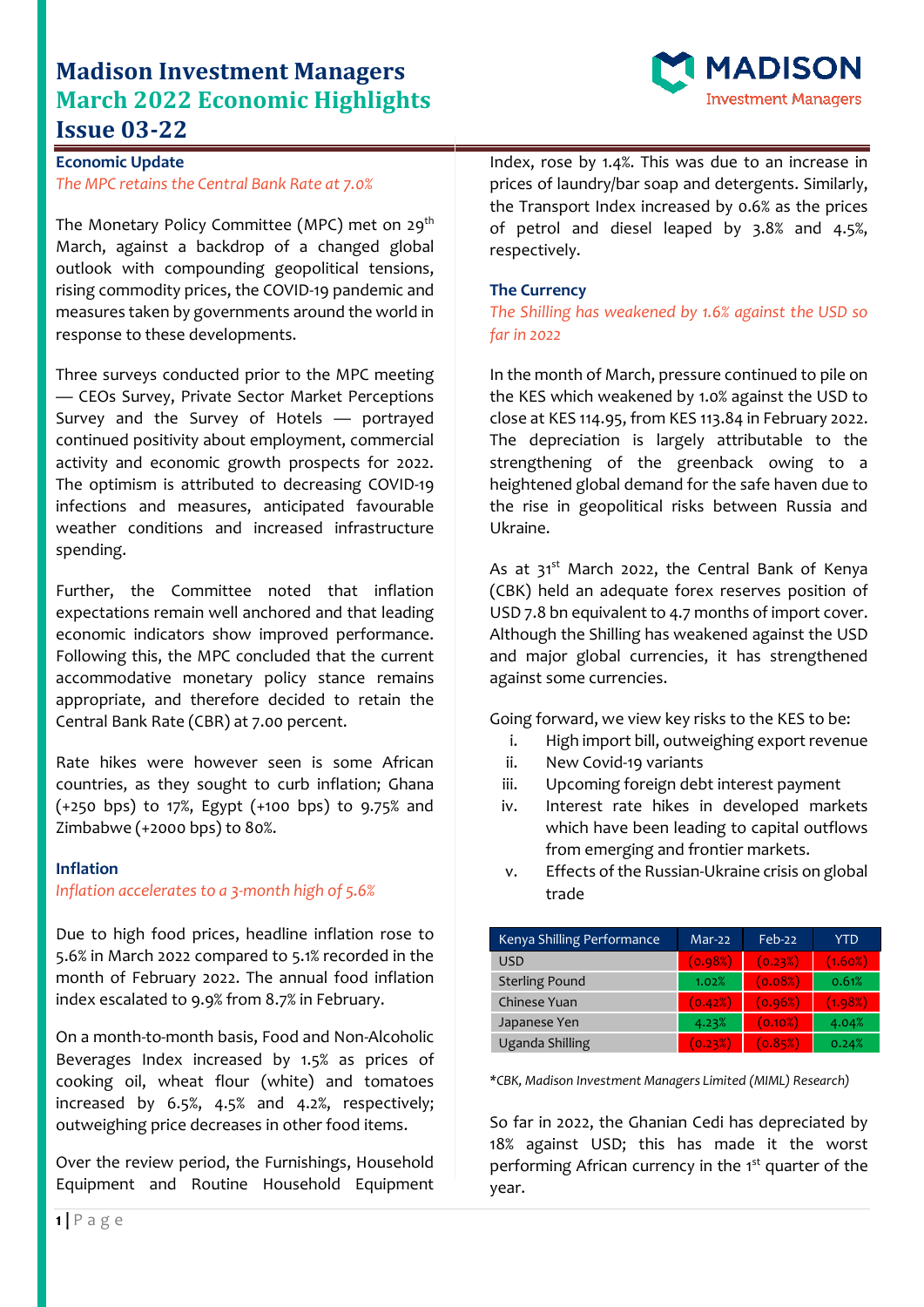# **Madison Investment Managers March 2022 Economic Highlights Issue 03-22**



**Fixed Income Performance** *T-bill yields recorded mixed movements in the month*

During the month under review, average yields on the 91-day and 182-day papers fell by 3 bps and 1 bp to close at 7.25% and 8.08%, respectively. Meanwhile, the 364-day paper rose by 8 bps to close at 9.77%. Overall subscription declined to 90.7% on average from 93.6% observed in February 2022.



*<sup>(</sup>Central Bank of Kenya, Madison Investment Managers Limited (MIML) Research)*

In March, the Central Bank reopened three bonds; FXD1/2021/5, FXD1/2020/15 and FXD1/2021/25 seeking to raise KES 50 bn for budgetary support. The bonds are subject to a withholding tax rate of 15%, 10% and 10%, respectively. The auction was undersubscribed at 81.9%. The Central Bank received bids worth KES 40.9 bn and accepted KES 18.5 bn resulting in an acceptance ratio of 45.1%.

The weighted average rate of accepted bids for the bonds came in at 11.997%, 13.732% and 13.973%, respectively, while the coupon rates were 11.277%, 12.756% and 13.924%, respectively.

Secondary bond turnover increased by 14.9% in February to KES 53.8bn from KES 46.8bn in January 2022.

In other markets, Nigeria raised \$1.25 Bn through the issuance of a 7-yr Eurobond. The issue was oversubscribed at 2x and was priced at a yield of 8.38% p.a. in USD.

#### **Equities Market Performance** *NSE benchmark indices closed March in red*

In the month of March, the indices were on a downward trend. The NASI, NSE25 and NSE 20 shed by 2.8%, 1.6% and 2.1%, respectively. This was attributable to losses recorded by large caps such as Safaricom, EABL and Equity of 5.7%, 5.0% and 2.1%, respectively.

Foreign investors tuned net sellers in the month, with net outflows of KES 1.45 bn from a net buying position of KES 186.9 mn recorded in February 2022. Equities turnover in the month also decreased by 13.7% to KES 8.6bn from KES 10.0bn in February 2022.

#### **Global Markets**

#### *Factory activities plummet as war angst intensifies*

Global factory activity slowed in March as Russia's invasion of Ukraine tightened supply chain bottlenecks, reduced investors' confidence and dampened demand. The fallout from the invasion also triggered spikes in energy costs, which drove a broader surge in commodity prices.

Uncertainty caused by the invasion, combined with an ongoing inflation crisis, suggests that the euro zone's manufacturing industry could slide into a recession. The S&P Global final manufacturing Purchasing Managers' Index (PMI) for the euro zone fell to a 14-month low of 56.5 in March from February's 58.2. This was below an initial estimate of 57.0 but still above the 50-mark that separates growth from contraction.

Additionally, China's manufacturing purchasing managers' index (PMI) contracted in March, as clusters of COVID-19 outbreaks hit many places across the country and global geopolitical instability also affected demand. The National Bureau of Statistics (NBS) informed that the PMI had retreated to 49.5, down 0.7 points from the previous month.